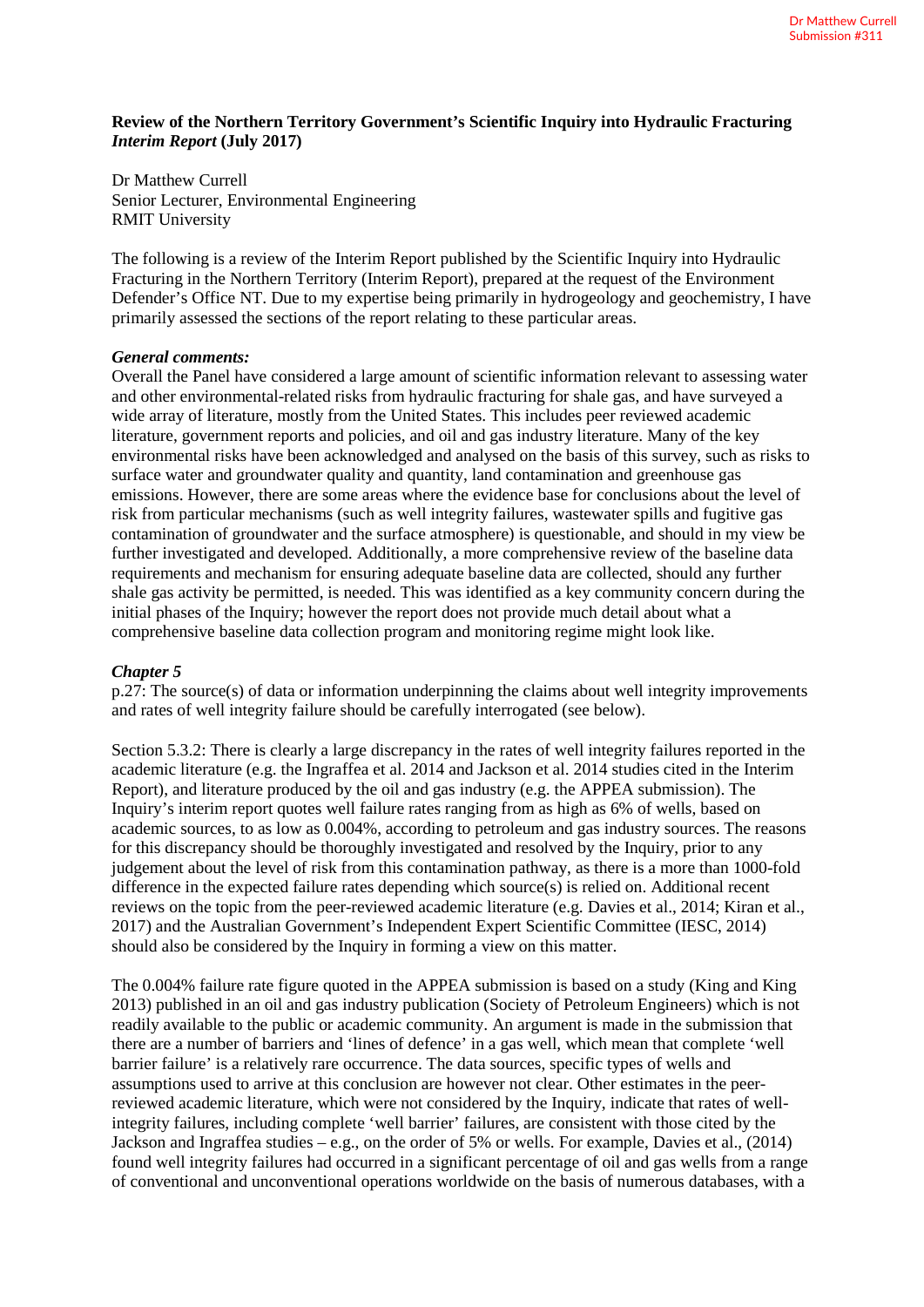total number of wells exceeding 1 million (including databases from Australia, Europe, South America, Canada and the US). Their assessment included 'well barrier failures' as defined in the King and King (2013) study. In some of the settings examined, well barrier failures exceeded 10% of wells – far higher than the rates quoted by APPEA.

The Davies et al (2014) study indicates that the rates of failure quoted in the previous academic studies (e.g. Ingraffea and Jackson) of between 1 and 6% are applicable and correct for unconventional shale gas wells in the Marcellus Shale (where the largest datasets for unconventional gas wells are available). The distinction between a 'well integrity failure', where one or more parts of the casing fail, and a 'well barrier failure', where multiple failures occur and lead to escape of fluids, does not appear to explain the discrepancy between these data sources and the King and King (2013) study. Both categories of failure are examined in the Davies et al, 2014 study, and the King and King (2013) study is reviewed and cited within their study:

"Using the Pennsylvania state database, a well barrier or integrity failure rate of 6.3% is identified for the years 2005 to 2013. This includes failures noted in inspection reports that were not recorded as a violation, following the methodology of Ingraffea (2012). Without including these reports, the failure rate would be 5%. This is higher than the 3.4% well leakage figure reported by Vidic et al. (2013) for the period 2008-2013, and close to the well failure rate of 6.2% reported by Ingraffea (2012)" (Davies et al., 2014)

They also note that most instances of well casing or cementing failure showed measurable impacts – in terms of leakage of gas or other fluids:

"The online database collated by the Department of Environmental Protection (DEP) in the US state of Pennsylvania allows oil and gas well records to be searched by various criteria, such as well status, operator and drilling date. The unconventional hydrocarbon wells included in that database are those that were drilled to target the Marcellus Shale Formation. From these data, Vidic et al. (2013) derived a figure of 3.4% well barrier leakage for shale gas production sites in Pennsylvania (219 violations for 6466 wells) between 2008 and 2013. Using the same database, Ingraffea (2012) argued that 211 (6.2%) of 3391 shale gas wells drilled in Pennsylvania in 2011 and 2012 had failed. More recently, Considine et al. (2013) identified 2.58% of 3533 individual wells as having some form of barrier or integrity failure. This consisted of 0.17% of wells having experienced blowouts (4 wells), venting or gas migration (2), and 2.41% having experienced casing or cementing failures. Measurable concentrations of gas were present at the surface for most wells with casing or cementing violations." (Davies et al., 2014)

This appears to contradict the claims in the APPEA submission regarding the much lower likelihood of 'well barrier failures' (ie, failures that result in the escape of gas or other fluids to the surface).

The other source of data relied on in the APPEA submission is the Ground Water Protection Council (2011) study. This study relates to two states in the U.S., and onshore conventional oil fields (not unconventional shale gas). Quoting from the recent Kiran et al (2017) review of well integrity issues, it is clear that unconventional oil and gas resources present particular challenges with respect to maintaining well integrity – far more so than traditional oil and gas fields, from which most of the industry data cited in the APPEA submission appears to be derived:

"The complexity of many unconventional reservoirs poses many well integrity challenges such as severe pressure and temperature conditions, the irregular chemical behavior of formation rocks. Therefore, more comprehensive tactics are required to facilitate high-quality well integrity in the unconventional reservoir. Unconventional shale reservoirs often encounter specific problems due to unpredictable geological behavior during drilling operations. Oil-based mud (OBM) is the most common drilling fluid used in these reservoirs (Guo et al., 2012). The solubility of hydrocarbon gasses in OBM is considerable. This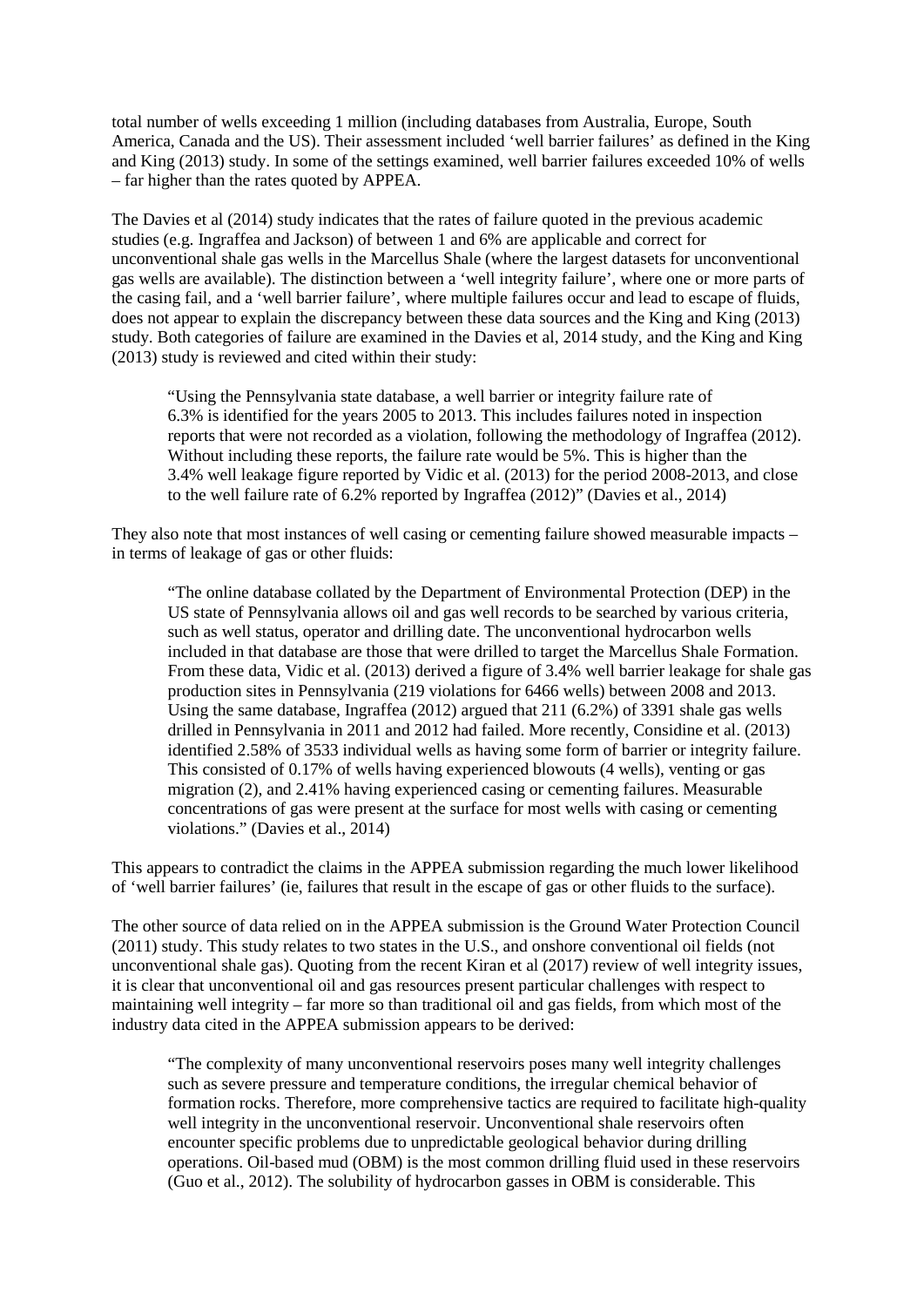characteristic of OBM causes the evolution of dissolved gas when the mud reaches the bubble point pressure during circulation. This process provides a pathway for gas migration to shallower, uncased zones. This phenomenon can also result in sustained casing pressure in certain zones of a well during shale drilling operations." – Kiran et al., (2017).

These specific challenges appear not to have been considered by the Inquiry at this stage. It appears that the Inquiry has placed greater weight on the submission from APPEA with respect to well integrity issues than the peer-reviewed academic literature at this stage. This has led to (in my opinion) the Inquiry forming a premature view about the level of risk that this mechanism might pose if an unconventional gas industry were to operate in the NT (See further comments below in relation to Chapter 7 of the report).

While the Ground Water Protection Council report does indicate that regulation of the oil and gas industry can significantly reduce the incidence of groundwater contamination due to well failure (and other mechanisms – see below), the representativeness of the study for predicting well failure rates in areas of hydraulic fracturing for shale gas should be carefully considered. In particular, the issue of conventional vs. unconventional gas wells and of who collects well integrity data (e.g. is the industry self-reporting incidents of well failure, or are these independently verified by a robust monitoring regime) are critical. Industry reported well failures may only represent some fraction of the actual number of failures taking place if there is no independent verification through a robust monitoring regime. This point is important, as there is independent evidence that well integrity failures have indeed resulted in contamination of aquifers with fugitive methane in the United States in multiple areas (Bair, 2010; Jackson et al., 2013; Darrah et al., 2014).

Regarding baseline data for methane in groundwater (discussed with reference to the WA case in the second last paragraph of  $p.27$ ), due to natural variability in  $CH<sub>4</sub>$  levels being typically quite high even under baseline conditions (see Ground Water Protection Council, 2012), the isotopic composition of methane is an important additional requirement to adequately characterise baseline conditions. Even if CH4 concentrations deviate from a 'baseline', there is likely to still be uncertainty (and potential controversy) over its source, unless the different possible source(s) ofgas in groundwater are wellcharacterised, for example using isotopic analysis of a range of baseline samples. This also requires that gas companies collect and report data on the isotopic composition of the natural gas deposits they are producing from, so that this source can be identified in the case of any leakage/spillages affecting groundwater resources (see Osborn et al., 2011; Jackson et al., 2013a; Parliament of Victoria, 2015; Currell et al., 2017).

Regarding the well blow-out in Baldwin-1 well (last paragraph of p.27), based on this incident and the number of shale gas wells drilled to date in the Northern Territory, a preliminary rate of well integrity failure for wells in the NT can be calculated (on the basis of NT-specific data).

p.28: Would 'inward pressure gradients towards the gas reservoirs' (in the Pangaea submission) apply in the case of a well fault with respect to gas phase contaminants (e.g. residual  $CH<sub>4</sub>$  and other hydrocarbons) or only liquid-phase fluids? This should be clarified.

p.28-29: In light of the uncertainty about flowback fluid composition in the NT, some regulatory requirement to report raw flowback water chemistry data for any exploration wells would be valuable (as is perhaps foreshadowed in the Interim Report).

p.31: Regarding wastewater management and spills, the currently active oil and gas wastewater spills database in the US:<http://snappartnership.net/groups/hydraulic-fracturing/webapp/spills.html> should also be referenced, and these data should be used in any risk assessment for ground and surface water contamination due to hydraulic fracturing related wastewater spills. These are the largest publicly available datasets on wastewater spills due to shale gas hydraulic fracturing worldwide. They indicate spill rates of between 2-16% of oil and gas wells per year, according to the Patterson et al., 2017 study.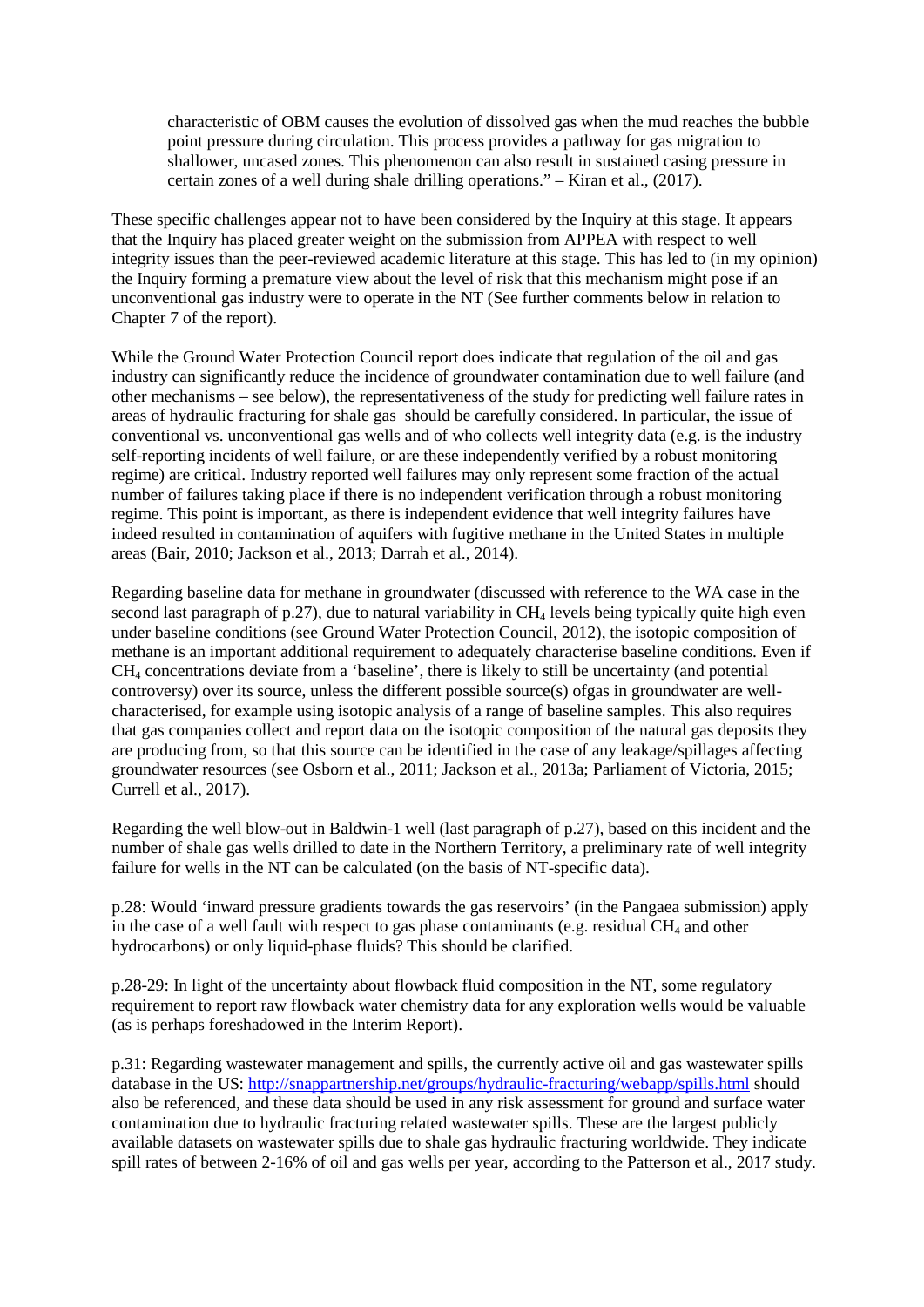The relatively common nature of wastewater spills and other groundwater contamination mechanisms is also highlighted in the Ground Water Protection Council 2011 report (which was cited in the APPEA submission although not discussed in this context):

[http://fracfocus.org/sites/default/files/publications/state\\_oil\\_\\_gas\\_agency\\_groundwater\\_investigations](http://fracfocus.org/sites/default/files/publications/state_oil__gas_agency_groundwater_investigations_optimized.pdf) [\\_optimized.pdf.](http://fracfocus.org/sites/default/files/publications/state_oil__gas_agency_groundwater_investigations_optimized.pdf)

In this report, the GWPC notes that in a 25 year period (1983-2007), 185 groundwater contamination incidents due to historic or regulated oilfield activities occurred in Ohio, and in a 16 year period, 211 groundwater contamination incidents took place in Texas (1993-2007) (Figures 1 & 2 below):

# **Incidents Caused by Regulated Activities by Year** and Key Regulatory Reforms



Figure 14

Incidents caused by regulated activities by year

**Figure 1**: Groundwater contamination incidents due to historic or regulated oilfields activity in Ohio, documented by regulatory agency 1983-2007. Source: Ground Water Protection Council (2011): [http://fracfocus.org/sites/default/files/publications/state\\_oil\\_\\_gas\\_agency\\_groundwater\\_investigations\\_optimize](http://fracfocus.org/sites/default/files/publications/state_oil__gas_agency_groundwater_investigations_optimized.pdf) [d.pdf](http://fracfocus.org/sites/default/files/publications/state_oil__gas_agency_groundwater_investigations_optimized.pdf)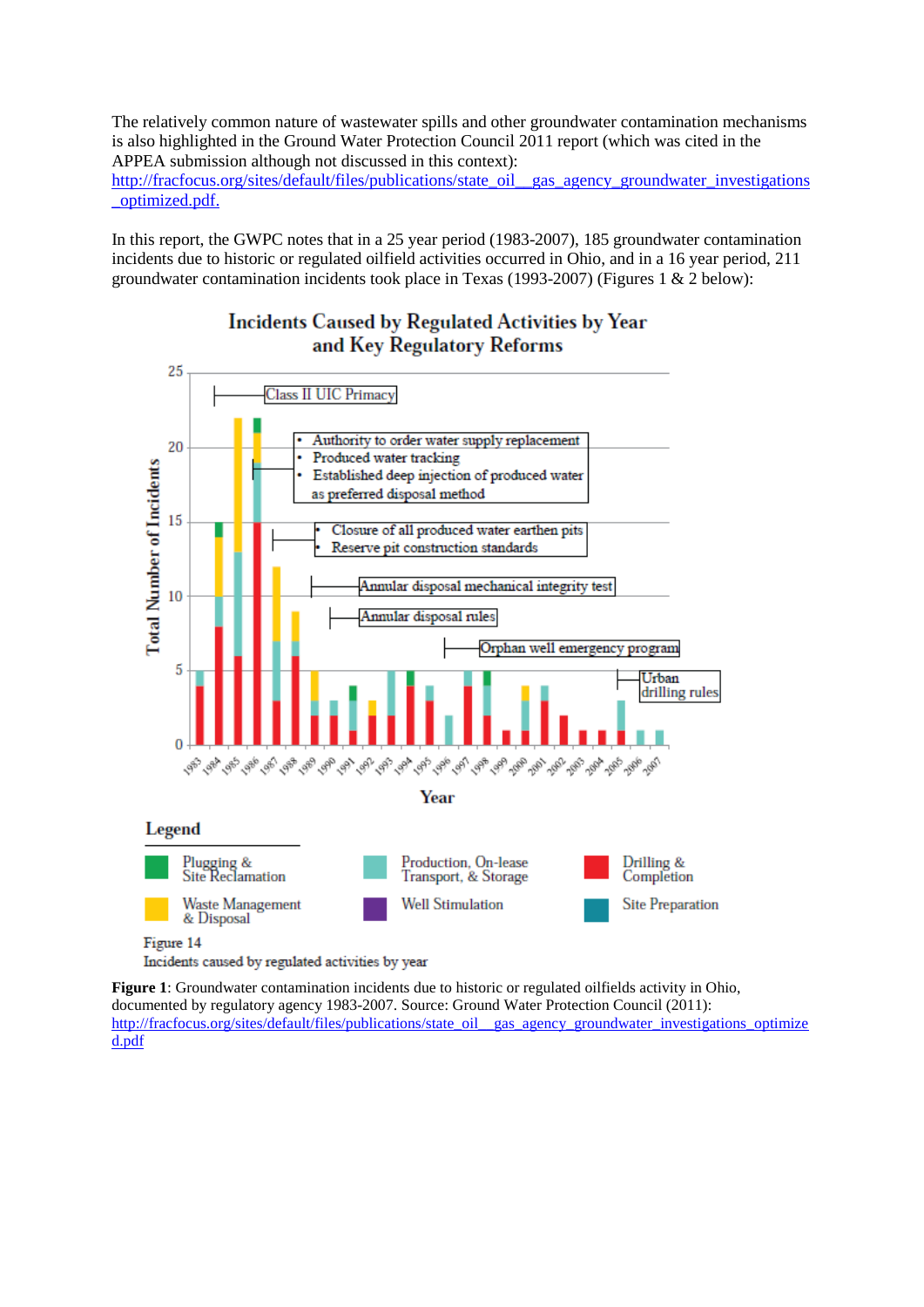#### Number of **Phases Incidents** Orphaned Wells 30  $14.2\%$ & Sites 35.5% Unknown 39 0 **Site Preparation** Drilling & Completion 10  $\bf{0}$ Well Stimulation  $18.5%$ Production On-lease 56 Transport & Storage Waste Management 75 26.5% & Disposal Plugging & 1 **Site Reclamation**

# **Total Incidents by Phase**

Figure 32 Total incidents by phase

**Figure 2**: Incidents of groundwater contamination in Texas recorded by the regulator, 1993-2008. Source: Source: Ground Water Protection Council (2011):

[http://fracfocus.org/sites/default/files/publications/state\\_oil\\_\\_gas\\_agency\\_groundwater\\_investigations\\_optimize](http://fracfocus.org/sites/default/files/publications/state_oil__gas_agency_groundwater_investigations_optimized.pdf) [d.pdf](http://fracfocus.org/sites/default/files/publications/state_oil__gas_agency_groundwater_investigations_optimized.pdf)

While it is clear (especially from the Ohio data) that regulation of onshore oil and gas activity through a series of compliance measures can reduce the risk of groundwater contamination incidents over time, another important implication of the data is that groundwater contamination incidents are in fact relatively commonplace where oil and gas development is intensive, and that these incidents relate to a range of mechanisms (drilling, production, transport and storage of oil gas and wastewater, abandoned/legacy wells). Note that as discussed above, these data only reflect incidents that are reported to and/or detected by the regulator, which may not encompass all incidents.

## *Chapter 7 (water)*

p.52: 'Probabilistic mathematical modelling of hypothetical scenarios' will suffer from a high level of uncertainty unless some drilling of monitoring wells and collection of water level and groundwater quality data are conducted in these poorly understood (deeper) aquifers.

Many groundwater dependent ecosystems (GDEs) (such as springs) depend on flow from deep aquifers via natural discharge and/or preferential flow along geological features. These features and dependencies must be assessed using field data in order for proper risk assessments of threats to GDEs to be carried out (e.g. modelling scenarios based on no field data do not provide meaningful input to risk assessments).

Sections 7.4.1.1 and 7.4.1.2: The risk of contamination of surface and groundwater by fugitive gas migration should also be considered one of the primary potential impacts/mechanisms here. Release of fugitive methane and other hydrocarbon gases, and cross contamination of shallow aquifers with these gases due to well integrity failures is not listed as one of the five mechanisms that could be responsible for water quality impacts, nor is it shown in Figure 7.5. This is despite this being a documented impact of shale gas development in the United States (Jackson, et al., 2013a; Darrah et al.,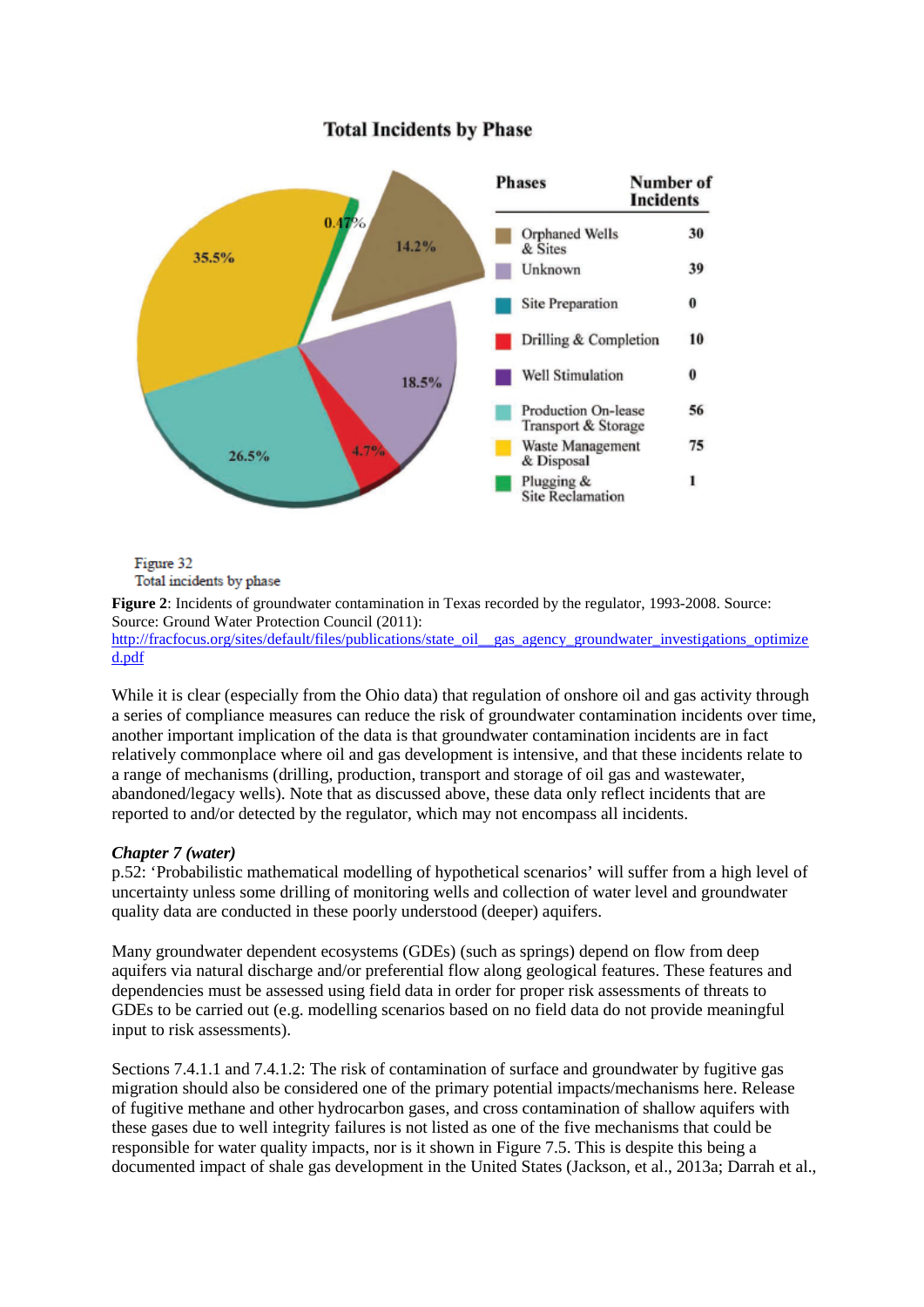2014). Collecting baseline data on groundwater  $CH<sub>4</sub>$  contents and isotopic compositions, and monitoring/management strategies for this risk should also be discussed and included here.

p.56: The level of risk that contaminants may reach an aquifer before being detected is entirely dependent on the spatial coverage of the groundwater monitoring network established to monitor groundwater quality in areas of shale gas development and the frequency of monitoring. Wastewater spills or leaks may occur without the operator's knowledge and may only be detected due to monitoring after the fact. This underscores the need to develop clear guidance on the level of monitoring required for protection of groundwater and surface water quality in any areas of prospective shale gas resources.

p.58: Regarding the statement that the risk of well-integrity failures causing contamination of groundwater (or the atmosphere) is 'low', in my opinion this judgement appears pre-emptive. The evidence regarding the likelihood of well-faults occurring and allowing fugitive gas transport to aquifers or the surface atmosphere is only briefly discussed in chapter 5 and appears to rest heavily on the APPEA submission – which is not an independent submission (it was prepared by the gas industry association). More detailed and (in my opinion) more rigorous assessment of unconventional gas well integrity failure mechanisms and rates, such as the Davies et al., (2014) and Kiran et al., (2017) reviews, have not been considered. These studies contradict claims in the APPEA submission about well integrity failure rates and the incidence of gas leakage to the surface. The underlying basis (e.g. empirical data) on which assumptions about well integrity are made needs to be carefully scrutinised before making a judgement on the level of this risk. The Inquiry needs to consider that this mechanism appears to have caused contamination of aquifers in multiple areas of shale gas activity in the United States (e.g., Darrah et al.,2014).

7.5 Knowledge gaps: The section on knowledge gaps needs to stress the lack of baseline groundwater quality (and level) data in most areas of potential shale gas development in the Northern Territory. Such data are needed to conduct a proper risk assessment and detect/monitor any future impacts relating to gas development.

# *Chapter 9*

Regarding baseline atmospheric monitoring of methane emissions: isotopic compositions should also be used to attribute methane to its multiple potential sources (as with groundwater). An example is the work done by Pacific Environment (2014) for AGL's Camden gas project.

# *Chapter 14*

Baseline monitoring requirements for groundwater and surface water quality and greenhouse gas emissions, if prescriptively regulated (which would be a valuable step), need to be carefully developed to explicitly state what type of data need to be collected, the spatial and temporal coverage of data required (e.g. monitoring network design), and assessment of how to set 'trigger levels' and assess actions if these triggers are exceeded. If these requirements are not clearly documented, then regulation of the industry will suffer from subjectivity and inconsistency in the amount of data and monitoring regimes used and/or deemed appropriate for different projects.

## **References (if not already cited in the Inquiry's Interim Report):**

Bair ES, Freeman, DC, Senko JM. 2010. Subsurface gas invasion, Bainbridge township, Geauga County, Ohio. Expert Panel Technical Report for Ohio Department of Natural Resources: [https://oilandgas.ohiodnr.gov/portals/oilgas/pdf/bainbridge/DMRM%200%20Title%20Page,%20Prefa](https://oilandgas.ohiodnr.gov/portals/oilgas/pdf/bainbridge/DMRM%200%20Title%20Page,%20Preface,%20Acknowledgements.pdf) [ce,%20Acknowledgements.pdf](https://oilandgas.ohiodnr.gov/portals/oilgas/pdf/bainbridge/DMRM%200%20Title%20Page,%20Preface,%20Acknowledgements.pdf)

Currell, M.J., Banfield, D., Cartwright, I., Cendon, D.I. 2017. Geochemical indicators of the origins and evolution of methane in groundwater: Gippsland Basin, Australia. *Environmental Science and Pollution Research* 24: 13168-13183.